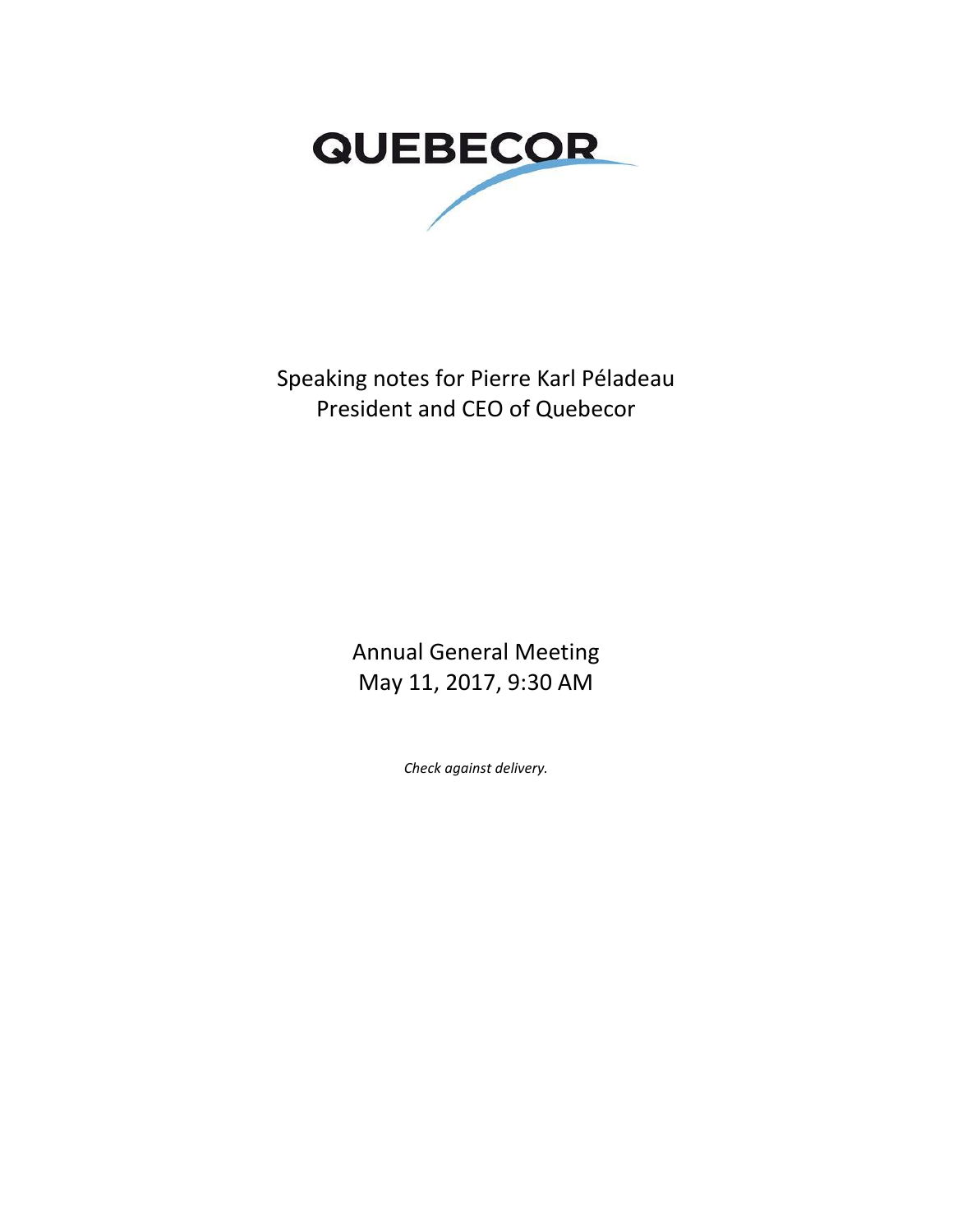Thank you Mr. Mulroney, Good morning ladies and gentlemen,

It is a great pleasure for me to be back here today and to take the floor again at an Annual General Meeting as President and CEO of Quebecor, the company founded by my father, Pierre Péladeau. Since I returned on February 16, I have found myself back at a company I love and of which I am immensely proud. It has been like coming home.

Before going further, I too would like to take a minute to thank Pierre Dion from the bottom of my heart for serving as President and CEO for nearly three years and I thank the entire Management Committee for their dedication and impressive agility. Pierre stayed the course with the strategic plan we developed when Quebecor Media was created. That strategy is based on convergence of content and convergence of distribution platforms, which as we know have proliferated in the last 15 years. Pierre, your presence on the Corporation's boards of directors, your participation in the various management committees and the strategic assignments you have accepted make Quebecor that much stronger.

Quebecor has continued developing in recent years and has seen sustained growth. 2016 was no exception, with the Corporation posting an excellent financial performance.

Achieving our strategic objectives enabled us to further solidify our financial structure. As our CFO Jean-François Pruneau will tell you in greater detail in a few minutes, our balance sheet, operating income and cash flows are all in very good shape now. Videotron and our Media Group held their industry-leading positions in their lines of business, thanks once again to the convergence strategy we have been pursuing for 15 years. Some people were very critical of the trend towards convergence at first but it has now become the cornerstone of all major media groups and telecoms. That strategy was also behind the creation of our Sports and Entertainment Group, which has become a frontline player in sports and entertainment in Québec.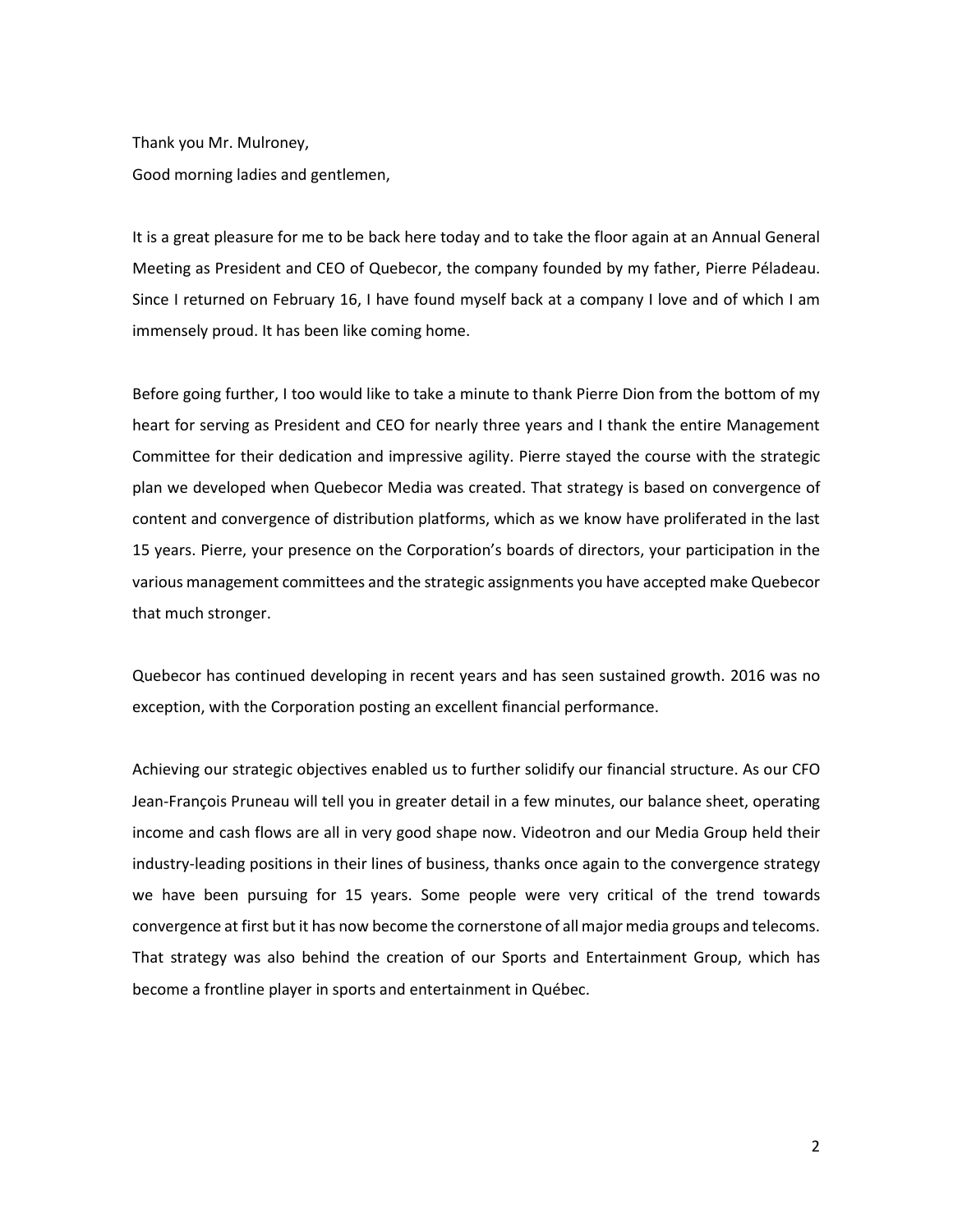Its success has been supported by implementation of our business plan, which is consistently focused on lines of business with strong growth potential. Innovation also remained at the centre of our efforts. We innovated in technology, content and customer experience.

Being at the cutting edge has always been part of Quebecor's DNA, starting with my father. For example, in 1962 he became the first publisher in Canada to equip his printing plants with rotary presses, which were state-of-the-art technology at the time. Similarly, Videotron was the first cable provider to introduce pick-and-pay, more than 10 years before the CRTC mandated it for the entire industry, and the first cable company in Canada to offer video on demand. More recently, we launched Club illico, developed the J5 mobile app, launched a Youtuber collective called Goji, and collaborated on original shows such as Les Beaux Malaises and Victor Lessard, which was shot entirely in 4K.

So, by harnessing the talents of its people, Quebecor has moved forward, building on its past and driven by innovation.

Let me take a few minutes to describe some of the achievements that enabled each of our business segments to perform so well.

\*\*\*

To take the measure of our Telecommunications Group's current success, we have to look back over the road it has travelled.

In the previous decade, we could already see that our historical telecommunications business – cable television – would start to flatten out and even erode. So, in keeping with our desire to move into growth businesses with a promising future, we took the first steps towards wireless.

As we were unable to buy Fido because our debt was too high, we agreed with Rogers to lease capacity on their wireless network. We then lobbied the government to hold a spectrum auction with a set-aside for new market entrants in order to ensure real competition. We bought all the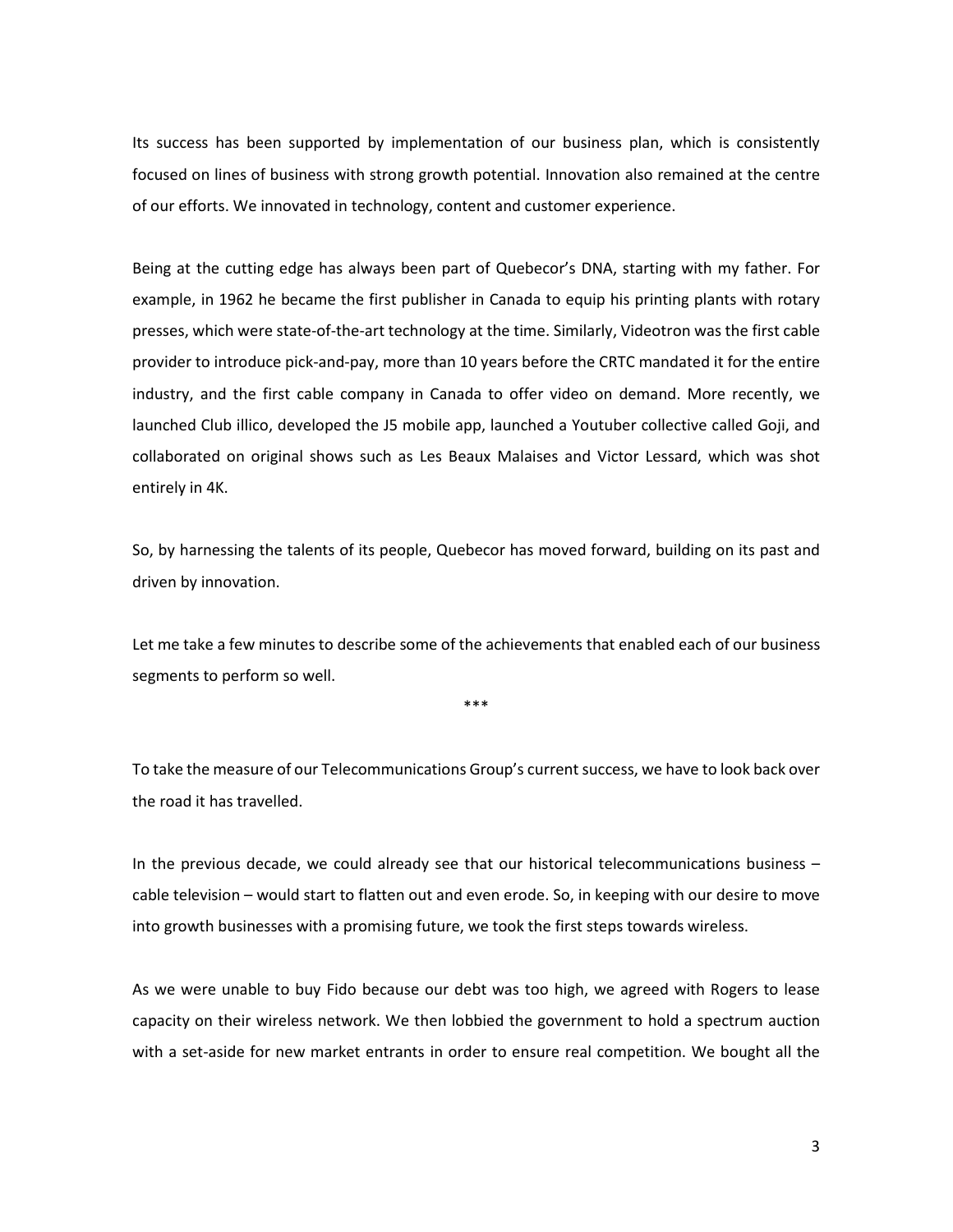available spectrum and finally built out our own network, which was recently named the fastest and most reliable in Québec.

So we were the first traditional cable provider to join the new generation of players in this market, which is now supporting sustained growth in our income. After only six years, we have more than 900,000 loyal subscribers to our mobile service, and that's only the beginning. We are proud to report that Videotron is the fastest-growing mobile carrier in Québec, propelling it into the ranks of the mobile telephony leaders in its service area. This new growth driver positions us even more strongly with our customers and maintains our industry-leading stature.

Another differentiator for Videotron is its ability to keep pushing the customer experience envelope. Our convergence strategy is central to Videotron's service proposition, supporting the availability of an ever-wider selection of original, distinctive content on all our platforms. That has a direct positive impact on all our services.

Club illico is a striking example. By investing in the production of Québec content, in conjunction with the talented team at Quebecor Content, Videotron has achieved remarkable success for its Club illico service. The first two seasons of the original Québec series Blue Moon, shot at our MELS studios, logged more than 4.5 million viewings. Club illico now has nearly 315,000 members, up 22% from last year, and Videotron spent almost \$14 million on content for it in 2016.

Internet access also remained an important growth driver, adding 44,600 customers in 2016.

Lastly, to stay at the technological leading edge, Videotron initiated a highly innovative project: the launch and establishment of Canada's first open-air smart-living laboratory, in partnership with Ericsson Canada, the École de technologie supérieure and the Quartier de l'innovation de Montréal. Its purpose is to field-test 5G telecommunications technologies, an emerging new industry, under real-life conditions.

As you know, Videotron has always set the bar high and has never taken anything for granted. I congratulate Manon Brouillette and her entire team for their excellent work. They are responsible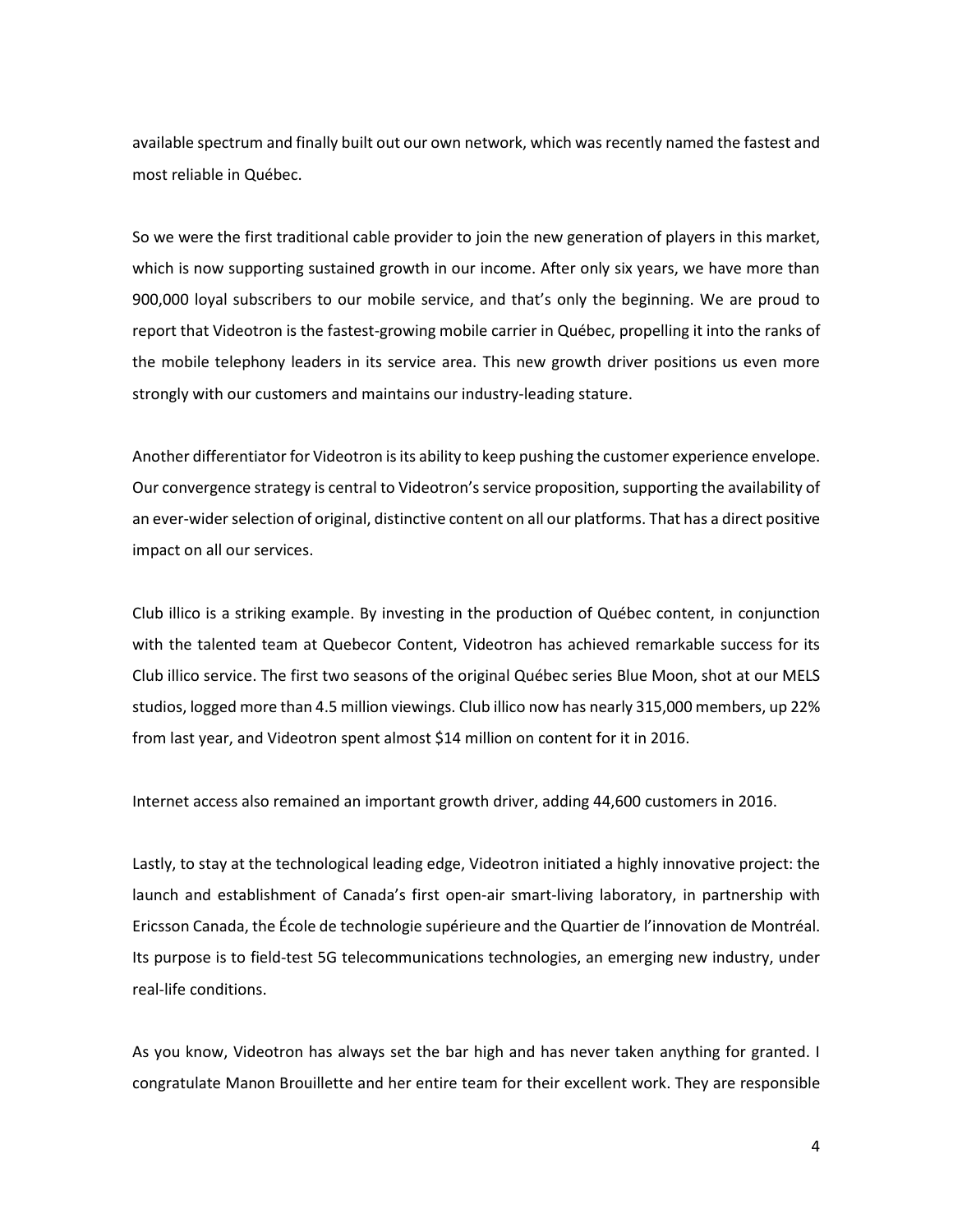for the fact that the recently released 2017 Léger corporate reputation survey found Videotron to be Québec's most respected telecommunications company for the 12th year in a row.

\*\*\*

Videotron Business Solutions also performed very strongly in the marketplace. We have adopted the same integration strategy for the business market as for the residential market, and it has made Videotron Business Solutions the top choice of Québec companies. In 2016, our team continued implementing its one-stop-shop strategy in order to expand Videotron Business Solutions' subscriber base and meet its customers' growing needs.

First of all, with the acquisition of Fibrenoire, a fine little business with a strong entrepreneurial spirit that provides fibre-optic connectivity services, we are able to offer more high-speed connectivity for the big business market, in which we had a smaller footprint. This also enabled Videotron to pool its resources and offer customized services tailored to all of our market segments, from the smallest to the largest businesses.

Videotron Business Solutions now has a presence in every industry, including health with Jean Coutu Group, aeronautics with CAE, video gaming with Ubisoft, and insurance with Industrial Alliance Auto and Home Insurance.

Then, after expanding the 4Degrees data centre in Québec City, Videotron opened a new purposebuilt data-hosting facility that meets the highest international standards in the Technoparc Saint-Laurent in Montréal. With its interconnected ultramodern data centres in Montréal and Québec City, 4Degrees is the only provider in Québec that can offer intraprovincial redundancy, guaranteeing unrivalled security.

Combined with our business telephony, Internet access, cable television and wireless telephony services, those two acquisitions give us a full complement of services and are helping to power our growth in the business services market.

\*\*\*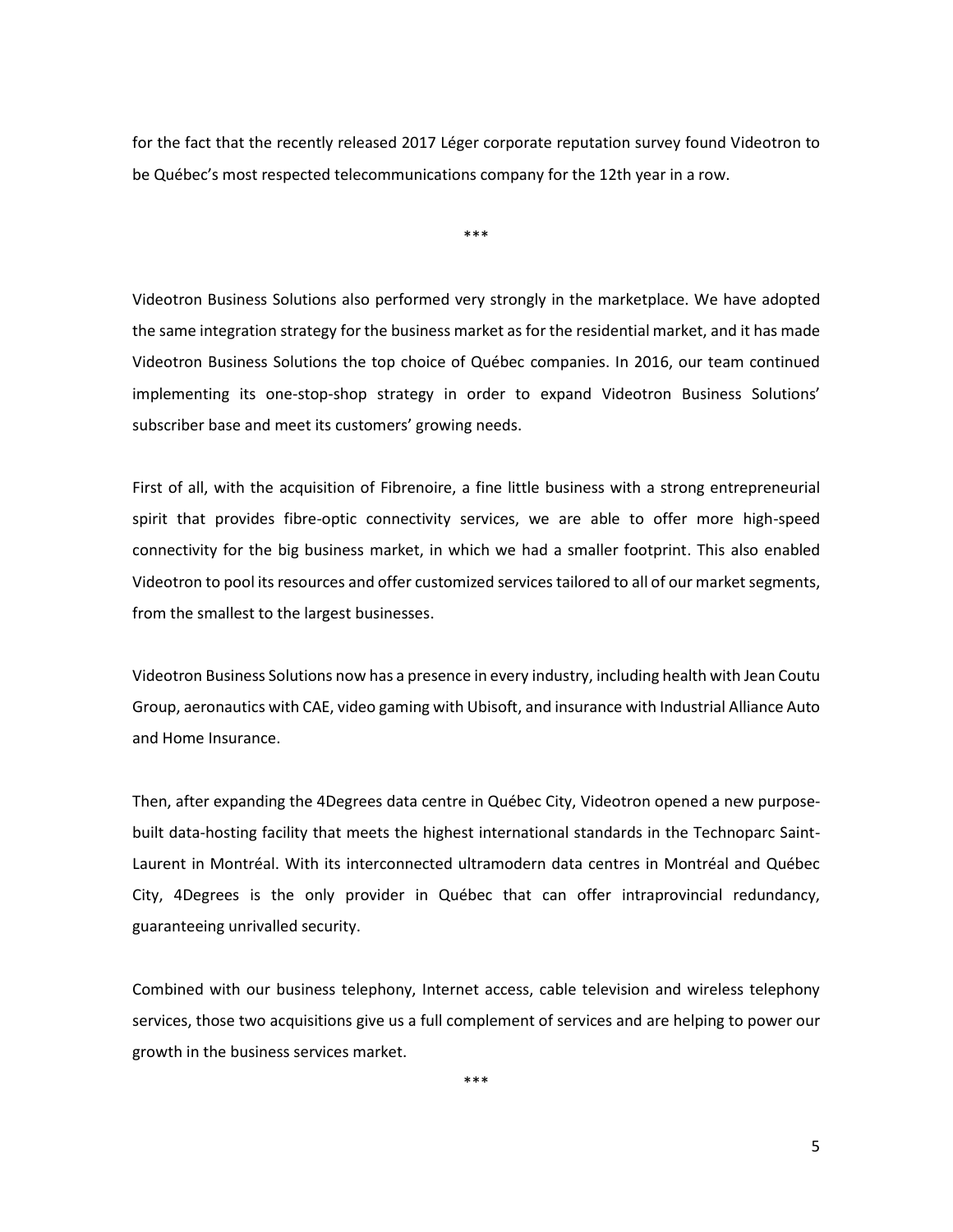I now turn to our Media Group and let me just tip my hat to its President, Julie Tremblay.

Media Group maintained its leading position in all its lines of business. The popularity of all our products and media platforms is indicative of the quality and relevance of our content offerings.

For example, our newspapers are Québec's most-read dailies. We will never forget that Quebecor began with the launch of Le Journal de Montréal by Pierre Péladeau in 1964, which was a risky move even at the time. I would also like to mention that 2017 is the 50th anniversary of the founding of Le Journal de Québec.

TVA News and LCN are Quebecers' go-to sources for news. Historically, news has been a very important field for Quebecor. Since QMI Agency set up its Parliamentary Bureau in 2012 and its Investigative Bureau in 2013, management has continued investing to maintain our leading position.

TVA was immensely successful in the entertainment category as well, with shows such as La Voix, which attracted an average of nearly 2.6 million viewers and peak audiences of more than 3.2 million. In all, 19 TVA programs figured among the top 30 shows in Québec in 2016.

Our magazines have the largest readership in Québec and the second largest in Canada.

With the depth and breadth of our many media properties, both traditional and digital, and the synergies among them, Media Group has an unrivalled proposition for its advertisers and is very well positioned against its competitors.

To reach increasingly targeted audiences, we are constantly seeking new ways to renew our service offerings by developing value-added content and launching new distribution platforms, for the benefit of our customers.

Media Group took a number of highly successful initiatives during the past year to further increase its proximity to its audiences.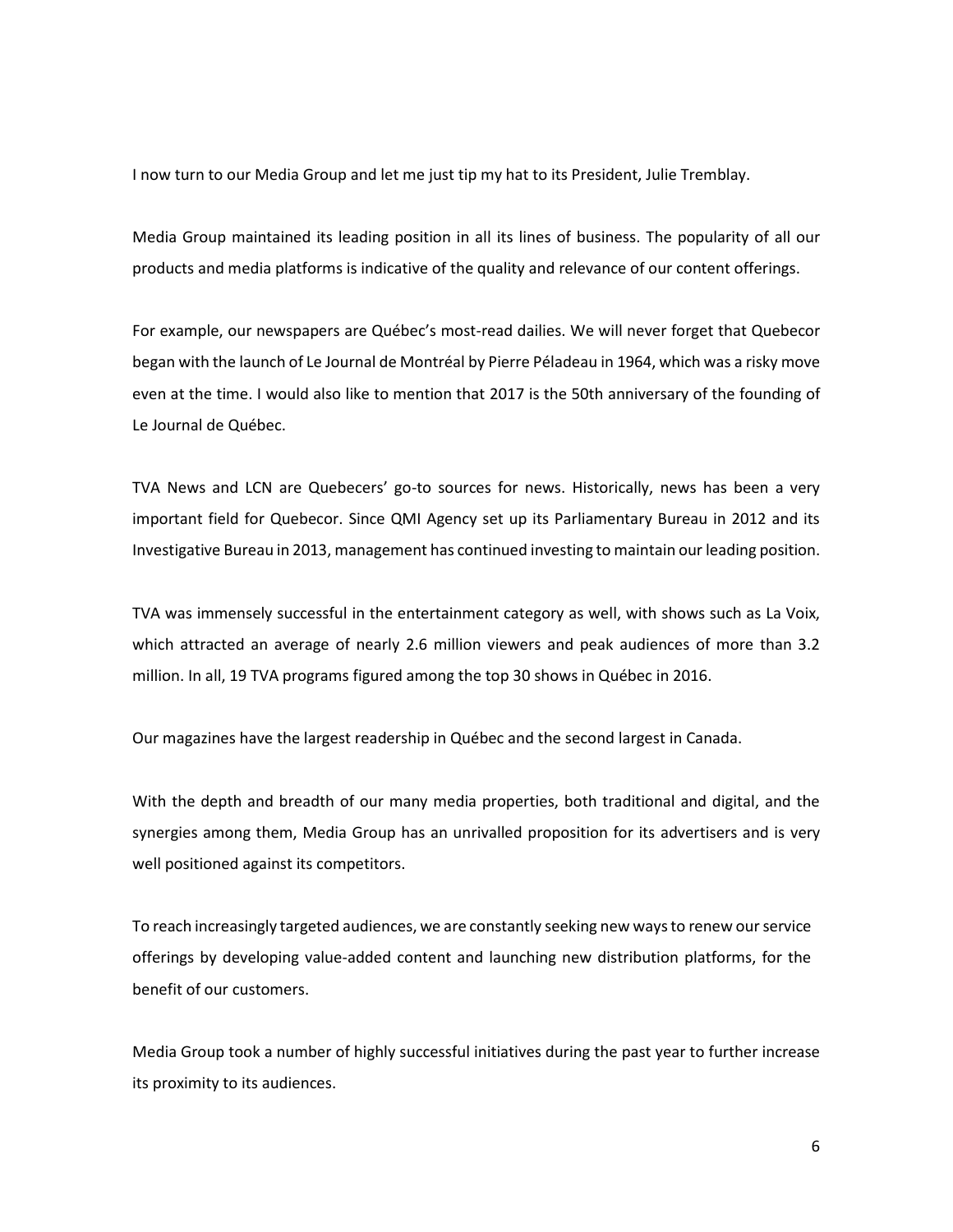For example, TVA added the TVA.ca website and the TVA mobile app to its platforms. They give users 24-hour access to live-streaming and archived content from its network. Together, Media Group's digital sites attracted a total of 4.4 million visitors per month, reaching 94% of Québec Internet users.

QMI Agency's Parliamentary Bureau and Investigative Bureau expanded to offer readers and viewers more exclusive reports and high-quality information. I would also like to mention that our dailies have successfully transitioned to the new digital universe by offering our readers multiple web and mobile platforms. We were very pleased to see the fruits of our efforts this week when the Vividata survey numbers were released, showing that our newspapers and media properties dominate the Web in Québec, far ahead of their public and private rivals.

To satisfy young people's appetite for online content, our creative talent collective, Studios Goji, continued to expand.

And Out-of- Home continued to make its mark by adding new solutions to its portfolio, including a business partnership with Téo Taxi to manage and exploit advertising space on its electric taxicabs.

On another front, the acquisition of MELS enabled us to extend our vertical integration and diversify our revenue streams. MELS isn't just film stages! It's also a collection of highly talented professionals in visual effects, image and sound post-production, dubbing and more. In short, MELS offers a full line of services for movies, television and advertising. I congratulate MELS for its achievements and its role in many world-class productions, including of course the Denis Villeneuve film Arrival, which picked up 8 Oscars nominations including one for MELS in the Best Sound Mixing category.

\*\*\*

In 2016, our Sports and Entertainment Group took one more step towards another goal that is close to our hearts: becoming a frontline player in showbiz and entertainment in Québec.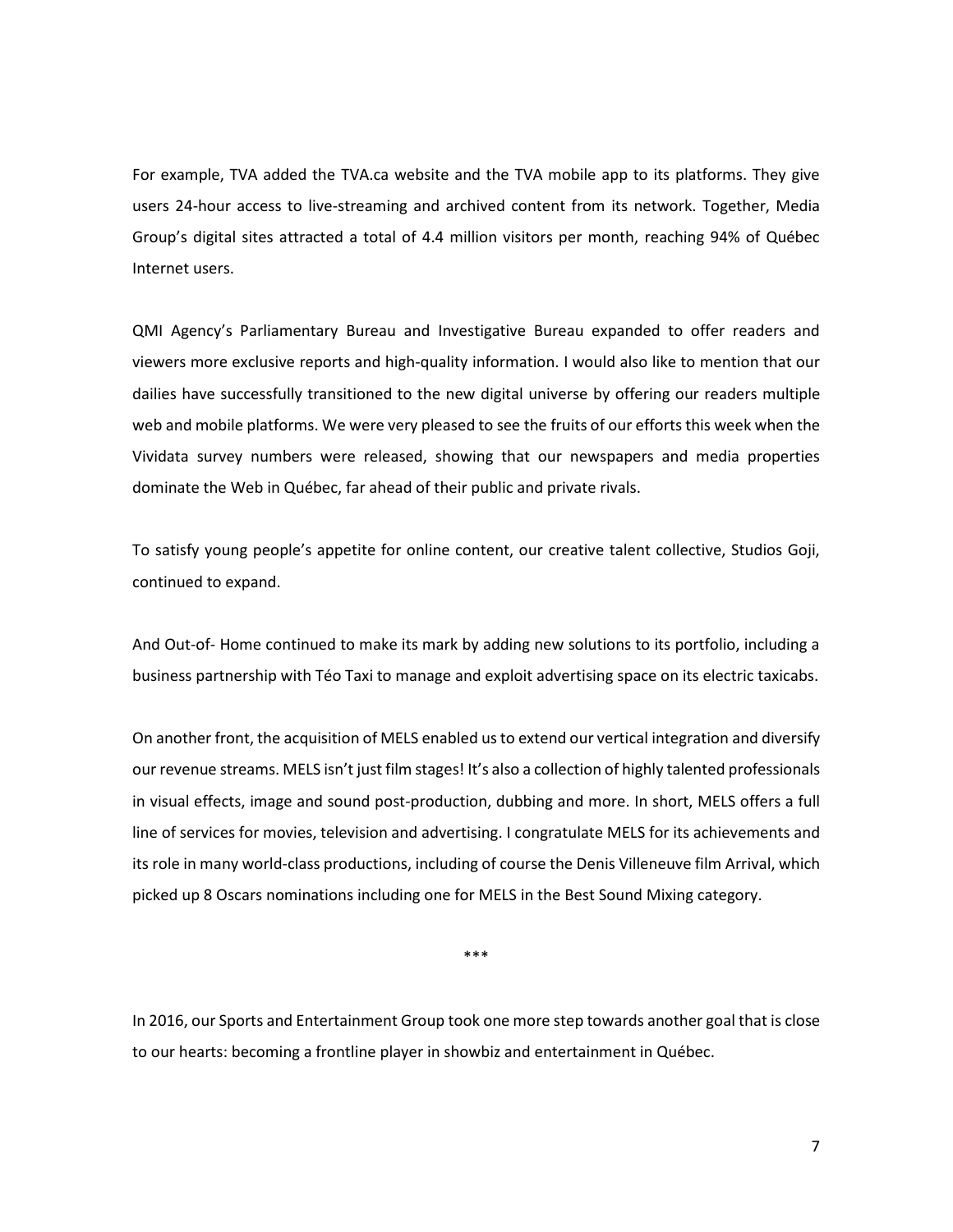In its first full year of operation, the Videotron Centre welcomed more than 1.1 million visitors, 93 shows – including concerts by Céline Dion, Metallica, Bryan Adams, Pearl Jam, Justin Bieber and Rihanna – and many corporate events. Playing in their new home during the 2015-2016 season, the Québec Remparts set an all-time attendance record in the Québec Major Junior Hockey League and the entire Canadian Hockey League.

The popular arena was ranked 5th in Canada in terms of number of visitors by Pollstar and 4th on Billboard magazine's list of Top Canadian Venues by concert receipts in 2016. With a 96% visitor satisfaction rate, the Videotron Centre has become a must stop on headline world tours.

Sports and Entertainment Group has therefore become an important component of our content strategy. And to further enhance our offerings, Gestev, a recognized name in event development and organization in Québec, has been made the official imprint for all shows, tours and events produced by Quebecor.

Speaking of concerts, Musicor and Distribution Select are pressing ahead with their efforts to expand their presence in Québec's music industry. A number of new moves were announced recently. After the independent distributor DEP discontinued its operations in March, Distribution Select signed a string of agreements with big-name performing artists in Québec, including Éric Lapointe and Roch Voisine, as well as a number of music labels such as Spectra Musique, La Tribu and Dare To Care. We are very happy to be promoting so many talented Québec artists.

\*\*\*

In conclusion, we believe the performance of all our lines of business in 2016 confirms the soundness of our business model and our investment strategies.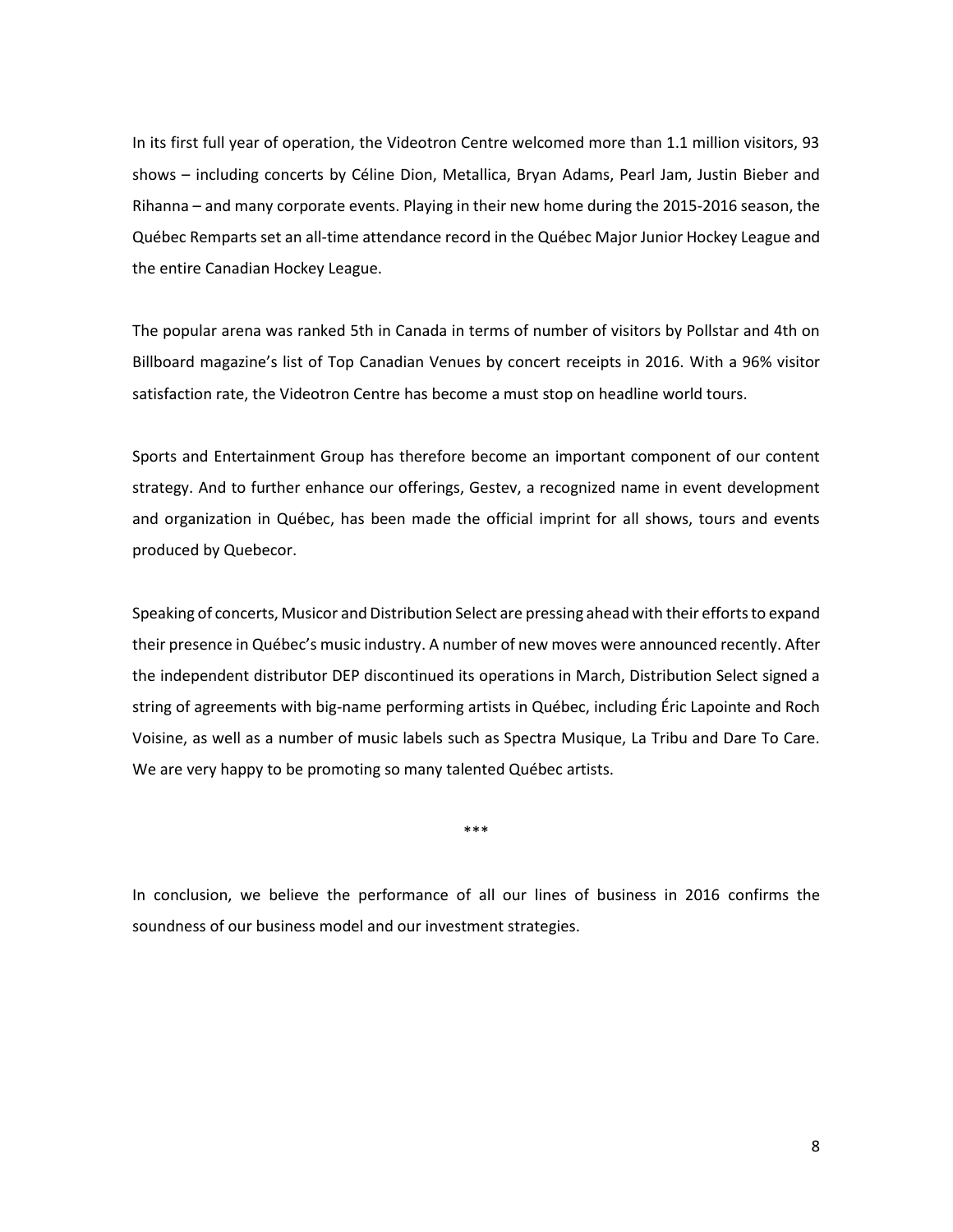As you can see, Quebecor is well positioned to pursue its strategic development vision going forward. Despite the invasion of American giants since the advent of the digital revolution, Quebecor is more than holding its own in its markets. Far-reaching changes are sweeping across the landscape – digital, smart living, the Internet of Things, all manner of online content – and we will continue to be at the forefront of all these developments.

We will also continue playing a prominent and enthusiastic role in philanthropy and culture in Québec. It is a way for us to express our pride in our roots and to support the development of Québec's extraordinary potential.

\*\*\*

Lastly, I would like to thank all those who contribute to Quebecor's success.

Teamwork, trust and loyalty are values my father, Pierre Péladeau, always held dear. Our Chairman of the Board, the Right Honourable Brian Mulroney, our Directors and the members of our Management Committees all subscribe to those values. Thanks to you, the Corporation remains focused on its mission and continues to grow.

Those loyal comrades in arms include Pierre Laurin, who is taking his leave today after serving as a director of our Corporation for 26 years. Pierre, it has been a privilege and an honour to have you at our sides since 1991. You were on the front lines during our company's development, a friend and trusted associate of my father, and I know how deeply he valued your counsel, as do I. I would also like to say a few words about all that you have done to encourage the next generation of business people, a cause to which you have been devoted throughout your career. Among other things, I am thinking of course of the Pierre Péladeau Bursaries, for which you have chaired the jury since 1999.

Continuing my acknowledgements, I would also like to express my gratitude to our longstanding financial partner, the Caisse de dépôt et placement du Québec, and I thank all our shareholders for their trust.